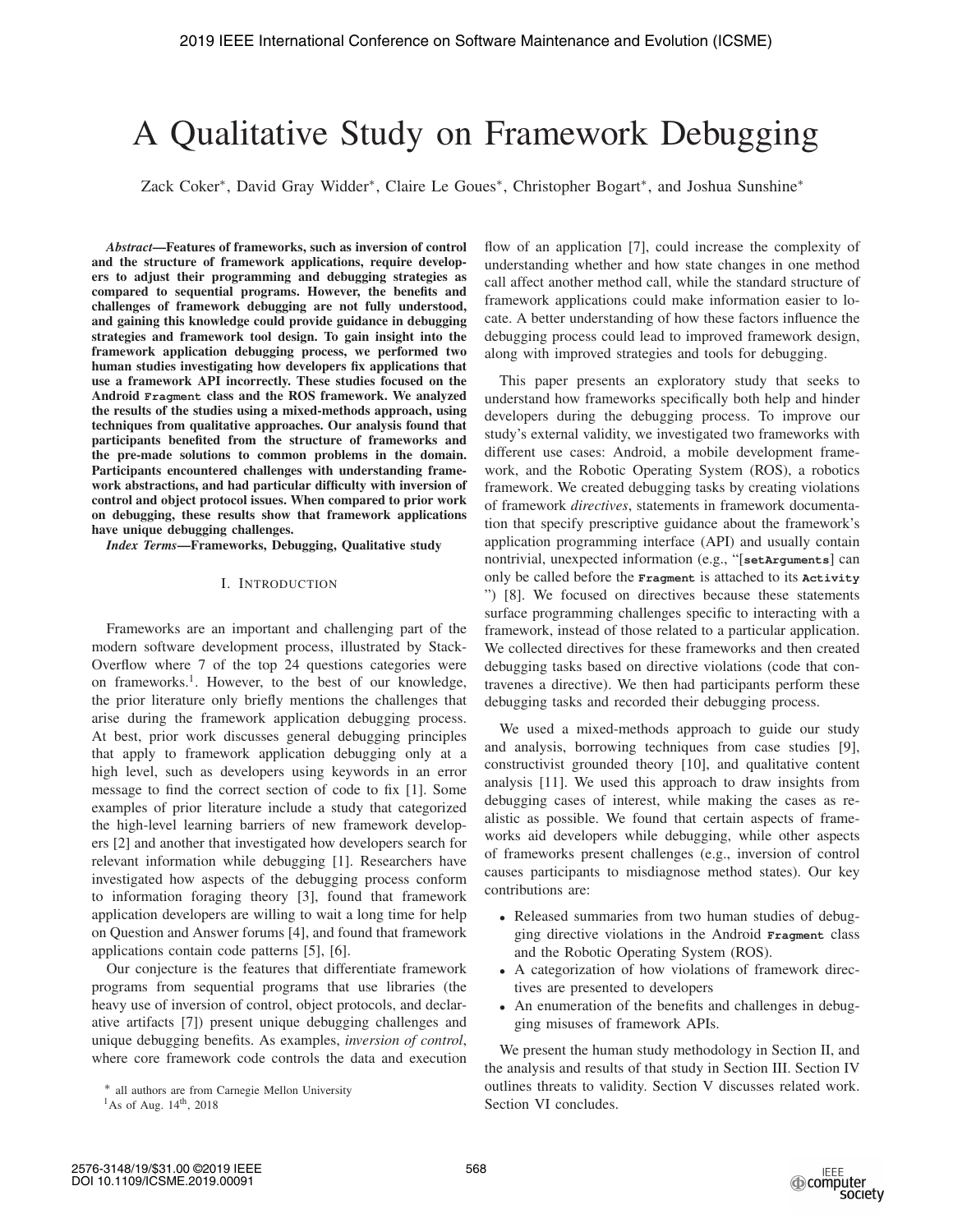

Fig. 1: An example of the **Fragment** class taken from the Android development documentation. This diagram demonstrates how the **Fragment** class is used in an **Activity**.

#### II. METHODOLOGY

We performed an exploratory study into framework API debugging to understand the unique aspects that framework application developers encounter during the debugging process. Our exploratory study consisted of multiple participants performing lab-created debugging tasks. The risk of this approach is that the conclusions may not apply to real framework debugging scenarios. To mitigate this risk, we took steps to make the tasks as realistic as possible, basing the tasks off debugging scenarios encountered by actual developers in practice. We describe the methodology we used to select the frameworks to study Section II-A and create the tasks in Section II-B. The results from an investigation into the possible types of directive violations, used to inform the chosen tasks, are presented in Section II-C. Once we created the tasks, we recruited study participants and conducted human trials, using the procedure described in Section II-D. After recording participants performing the tasks, we coded the recordings using an iterative process. First, we coded the interesting actions of the first few participants in each framework that provided insight on the problem solving process — for example, we recorded if a participant ran the debugger or made a problem related statement but we did not include if a participant accidentally clicked on a wrong tab. Then, we defined coding frames of the interesting actions using qualitative content analysis, a technique that condenses verbal or visual data into important topics [11], and used the coding frames to code the recordings. After we finished coding, we performed theoretical sorting to condense the coded data into the benefits and challenges of framework debugging [10]. A summary of our coding process is described in Section II-E.

## *A. Frameworks in the Study*

*Frameworks* provide a set of interfaces and classes that reduce the cost to achieve a general goal [12]. Developers create applications to achieve specific goals by extending frameworks, often by extending abstract framework methods. The framework typically calls application code through *inver-* *sion of control*, a design in which the core framework code, not the application-specific code, controls the data and execution flow of an application [7]. Frameworks commonly require applications to conform to a specified application structure. Frameworks also commonly impose *object protocols*, or ordering constraints on calls to an object's methods [13], and require certain *declarative artifacts*, non-source code files that contain configuration information [7].

We constructed debugging tasks for two frameworks: Android (v. 5.0 Lollipop–API 21, specifically the **Fragment** class), and the Robotic Operating System (ROS) (Kinetic Kame).

Google's *Android* [14] provides a Java framework for developing mobile applications. Android is a widely-used, mature framework and has been released for over seven years. In the Android framework, the **Fragment** class represents a reusable component of an Android application's user interface. A picture of an Android **Fragment** in an example Android application is shown in Figure  $1<sup>2</sup>$  to illustrate its usage. We began with the Android framework for three reasons: (1) it is widely-used and well-established, (2) it makes heavy use of inversion of control and object protocols, key features that differentiate frameworks from libraries, and (3) multiple developers express difficulties with the framework, as demonstrated by the many questions on StackOverflow about it.

After selecting the Android framework, we decided to perform an in-depth analysis into the directives of one class, to collect a diverse set of directive violation consequences. We queried StackOverflow for questions by class, finding that the **Activity** class had the highest number of posts and the **Fragment** class had the second highest number of posts. After investigating the questions for both, we focused on the **Fragment** class because the *Activity* keyword often turned up questions that were not related to the class. The **Fragment** class also requires developers to correctly implement the **Fragment** lifecycle inside of the **Activity** lifecycle, a fairly complicated workflow, which we speculated might lead to more or more interesting debugging challenges.

To support the generalizability of our claims, we selected ROS as a second framework for study. The *Robot Operating System* [15] (ROS) is a framework for creating robotics applications, with a focus on the communication between various robotic components. ROS applications are built as a collection of nodes that communicate in an event driven model. ROS is also a mature framework and has been released for over eight years. ROS is written in both C++ and Python. Our criteria for the second framework was that it should focus on a substantially different domain than Android, and have a different framework architecture. ROS satisfies these criteria, because: (1) ROS is designed for robotic applications instead of mobile applications, (2) ROS uses an event based architecture instead of the tiered architecture of Android, (3) ROS is written in C++ instead of Java, and (4) ROS has a smaller user base, but still sufficient users that we could find experienced participants for the study.

2Taken from https://developer.android.com/guide/components/fragments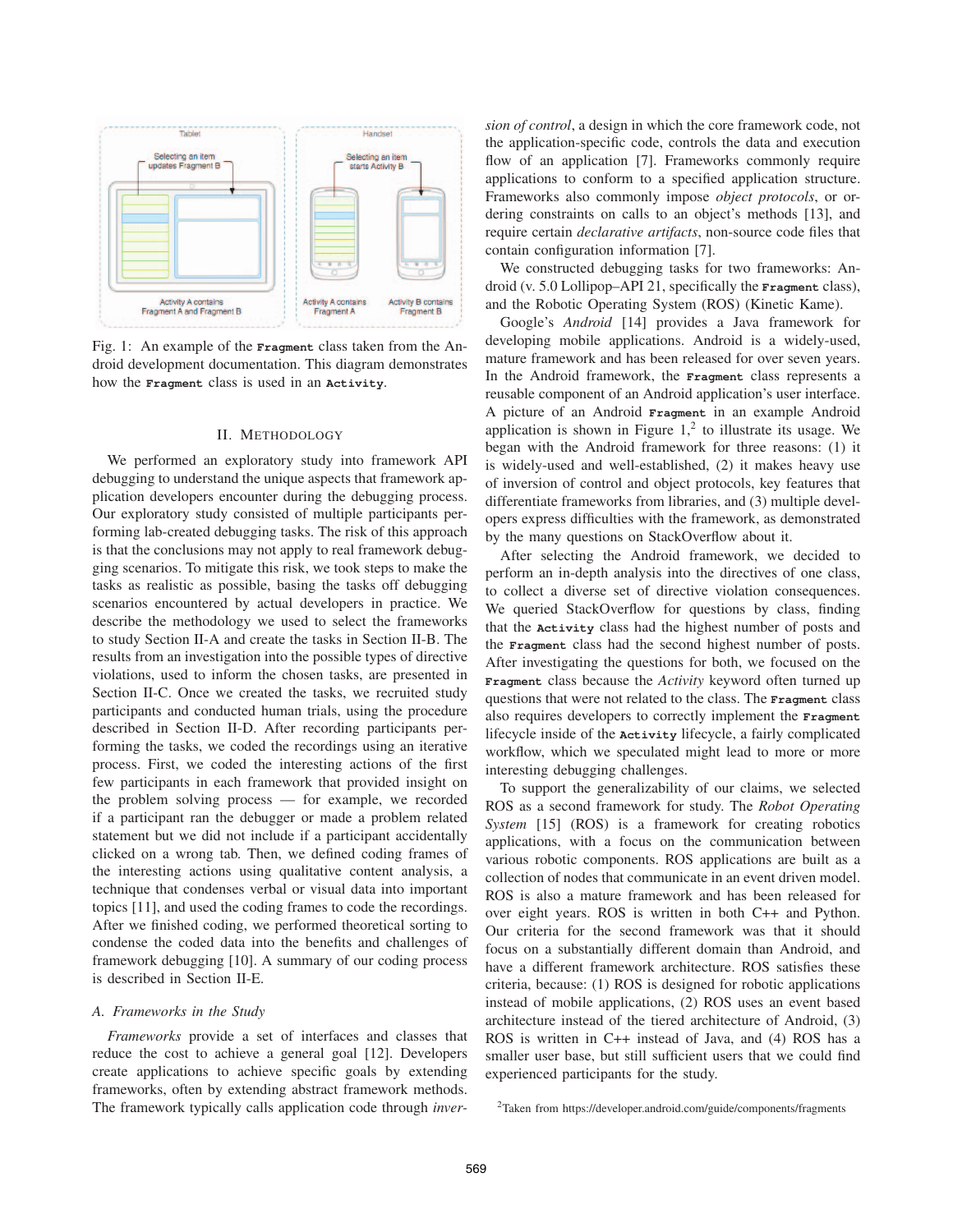## *B. Task Creation Methodology*

We used violations of framework directives to create the debugging tasks. *Framework directives* are possibly surprising statements in a documentation source about how to use the framework (e.g., "**setHasOptionsMenu(true)** must be called to execute an overridden **onCreateOptionsMenu** method") [16]. Focusing on directive violations was key to our study because violations thereof capture mistakes specific to framework programming rather than bugs related to application logic. This moreover improves the chances that our results generalize to other framework API misuse errors. Framework directives are also likely to illuminate debugging situations where participants have difficulty with a framework, due to their surprising nature.

The process of extracting directives for both frameworks consisted of one author extracting directives from the documentation and another author double-checking the extracted directives, similar to the coding process in prior work [17]. We were lenient on the definition of "possibly surprising" and included any rule that was not already checked by the type system or did not focus on the possible null value for a parameter. However, we restricted the directives in the study to directives that were testable. Thus, in our study, a directive violation is a section of code or application that does not conform to the testable specification statement.

To inform our task selection, we investigated the consequences of violating Android **Fragment** directives and how those violations were presented to developers. We collected 45 Android **Fragment** directives from three official documentation sources: (1) 11 from the **Fragment** page in the developer's guide,<sup>3</sup> (2) 19 from the **Fragment** API page,<sup>4</sup> and (3) 15 from the **Fragment** class's source code. We created violation scenarios for each directive through a manual process of violating the directive and then confirming the directive violation, either through the scenario's output or through print statements. We then categorized the directives by the directive violation consequence, or the effect on the application that the developer sees when that directive is violated. The directive violation consequence categories are discussed in Section II-C.

To select tasks, we searched for StackOverflow questions that cover Android **Fragment** directives from a wide range of violation consequence categories. We used keywords taken from the directives or error messages produced by an authorwritten violation of the directive to find the StackOverflow questions. We found seven unique questions that covered the directives and provided enough information to reproduce the problem. These seven questions were used to create seven Android tasks. The seven tasks were created by taking an Android Lollipop sample application<sup>5</sup> that demonstrated the various notifications available in Android Lollipop and changing the application to encompass the scenarios mentioned in the StackOverflow questions.

For the ROS framework, we extracted 28 directives from two sources: (1) 9 from the official ROS C++ documentation,<sup>6</sup> and (2) 19 from ROS C++ source code.<sup>7</sup> Due to the relatively low number of online questions about ROS, we were unable to collect ROS directive scenarios from StackOverflow. Instead, we choose three directives that represented materially different cases, and manually created tasks for each. We created the first and third task by modifying the TurtleSim scenario, $8$  a two node configuration where a virtual turtle in one window moves and publishes the movements so the virtual turtle in the other window mimics the movements. The second task involved a simple, custom-built directory reading application.

In the rest of the paper, the Android tasks and participants will be prefixed with a "TA" and "PA" respectively. The ROS tasks and participants will be prefixed with a "TR" and "PR" respectively. Table I lists the number of participants per task and briefly explains the Android and ROS tasks. A link to the Android tasks and steps to recreate the ROS tasks can be found in the readme of https://github.com/cbogart/ViolationOfDirectives.

## *C. Directive Categorization By Consequence*

To inform the trials in our human study, we investigated the ways that frameworks present errors to developers. This investigation provided a greater understanding of the debugging situations that developers encounter when debugging framework applications, and ensured a diversity of tasks for our human study. For the investigation, we manually violated Android **Fragment** directives, and then grouped the violation consequences into categories. We then collected three ROS directive violations and found that they fit into the previously created categories. Due to the limited investigation, we do not make claims that the categories will generalize to all frameworks. However, the results are useful as an initial investigation into the ways that frameworks present directive violations to developers.

The consequences of violating 41 Android **Fragment** directives are shown in Table II and explained below. We found that violating certain directives can produce multiple consequences (e.g., a violation can produce a tool warning and crash with reference to the directive), but each consequence is mutually exclusive (the same consequence could not be categorized in multiple categories - an application crash cannot be both classified as crash with reference to the directive and crash without reference to the directive). We could violate one directive in two different ways to produce three possible consequences. We were also able to violate two directives in two ways, each with different consequences.

Compiler Error. When these directives were violated, the framework threw a compiler error, preventing the application from compiling. This consequence occurred when invalid semantics produced a directive violation. One example is when

<sup>3</sup>developer.android.com/guide/components/fragments.html

<sup>4</sup>developer.android.com/reference/android/app/Fragment.html

<sup>5</sup>github.com/googlesamples/android-LNotifications

<sup>6</sup>wiki.ros.org

<sup>7</sup>docs.ros.org/api

<sup>8</sup>http://wiki.ros.org/ROS/Tutorials/UsingRxconsoleRoslaunch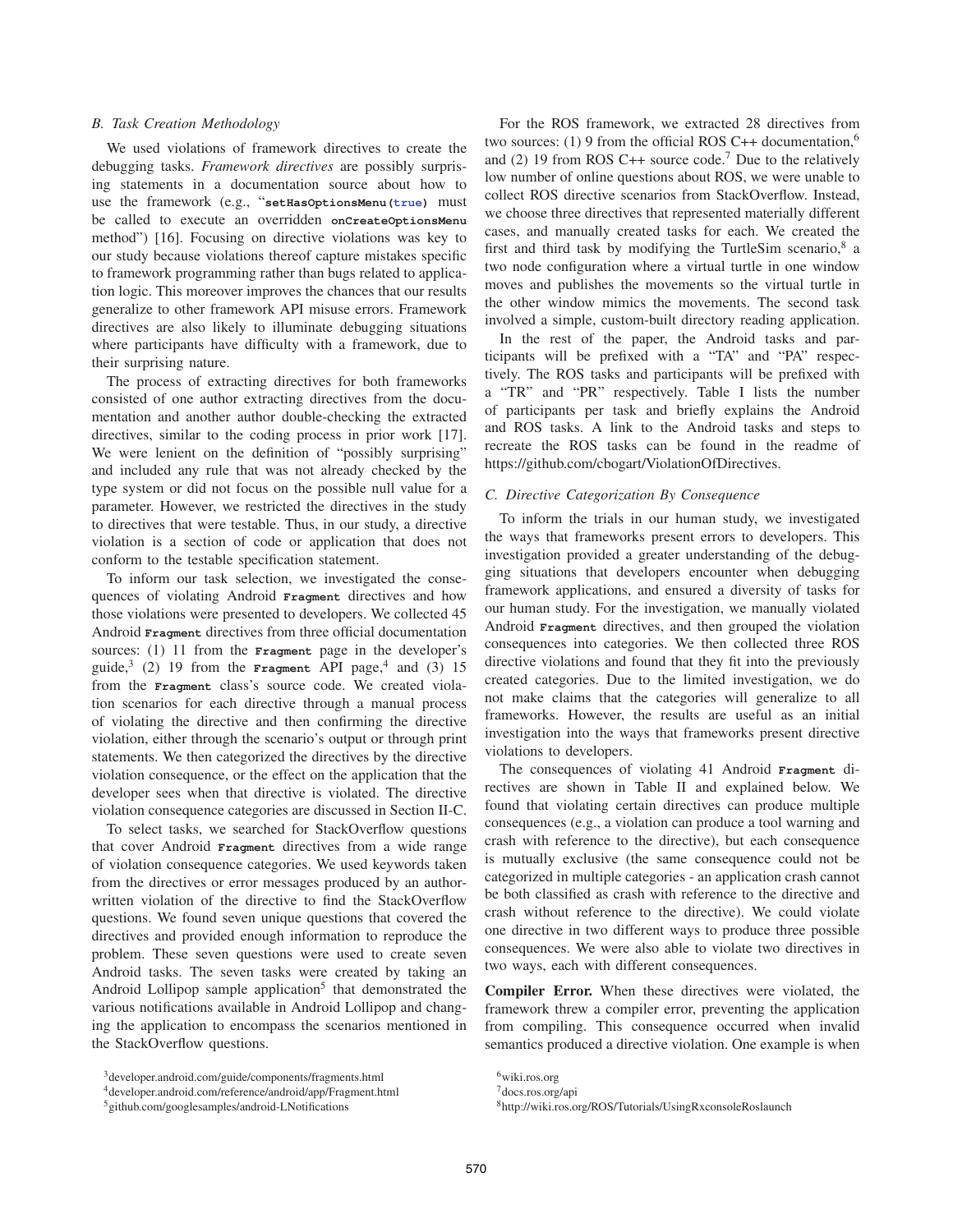| Task            | Count | Goal                                                                                                                                                                      | Violated Directive                                                                                                                           | Result of Directive Violation                                                                            |
|-----------------|-------|---------------------------------------------------------------------------------------------------------------------------------------------------------------------------|----------------------------------------------------------------------------------------------------------------------------------------------|----------------------------------------------------------------------------------------------------------|
| TA1             | 5     | The participant must connect<br>user inputs to the output<br>message when input components<br>initially share the same ID.                                                | Application components must<br>have a unique ID to be<br>referenced individually.                                                            | Any attempt to access one of<br>the components with the<br>same ID returned the last<br>component added. |
| TA <sub>2</sub> | 6     | The participant must display the<br>application start time on a<br>tab without a warning.                                                                                 | The application should not<br>pass time data through<br>the constructor.                                                                     | AndroidStudio displayed a<br>warning and recommended<br>a fix.                                           |
| TA <sub>3</sub> | 4     | The participant must make the<br>framework check for an<br>updated OptionsMenu.                                                                                           | The framework only checks for<br>an OptionsMenu if the application<br>calls setHasOptionsMenu(true).                                         | The OptionsMenu does not<br>appear, although an<br>OptionsMenu is defined.                               |
| TA4             | 5     | The participant must display the<br>application's <b>Activity</b> (the entry<br>point for an Android application)<br>title in a pop-up message on a<br>specific tab.      | The Fragment could only access<br>the Activity if the Activity was<br>attached to the Fragment, and<br>the <b>Activity</b> was not attached. | The application crashed<br>with a notification that the<br>Activity was not set.                         |
| TA <sub>5</sub> | 4     | The participant must fix a problem<br>that occurs when the application<br>tries to change the color of a<br>button on a tab when the tab<br>had been previously accessed. | A tab's arguments can only<br>be set <i>before</i> the tab is<br>accessed.                                                                   | The application crashed, stating<br>that arguments can only be<br>set before the tab has started.        |
| TA6             | 3     | The participant must change a<br>specified ContextMenu to an<br>OptionsMenu.                                                                                              | Items should be added to the<br>OptionsMenu in the<br>onCreateOptionsMenu method.                                                            | The OptionsMenu would not<br>appear.                                                                     |
| TA7             | 5     | The participant must fix an<br>incorrect inflate method call.                                                                                                             | In the application's current state,<br>the last parameter of the inflate<br>call must be false.                                              | The application crashed with<br>a stack trace that pointed<br>towards core framework code.               |
| TR1             | 8     | The participant must fix an<br>incorrect spinOnce () call.                                                                                                                | spinOnce () cannot be used when<br>the framework should perform<br>the callback more than once.                                              | A node in the application would<br>quit unexpectedly without an<br>error message.                        |
| TR <sub>2</sub> | 8     | The participant must fix an<br>application node's parameter<br>access.                                                                                                    | Local namespaces are not checked<br>if a global namespace is used<br>in a parameter search.                                                  | The parameter search returned<br>that the parameter does not exist.                                      |
| TR <sub>3</sub> | 6     | The participant must fix an<br>obsolete message type.                                                                                                                     | An incorrect message type was<br>used for this version of ROS.                                                                               | The application crashed with an<br>incorrect type declaration error.                                     |

TABLE I: Tasks in our human study. TA tasks indicate Android tasks; TR, ROS tasks. "Count" shows number of participants per task. "Goal" indicates task success conditions. "Violated Directive" is a simplified explanation of the violated directive motivating the task. "Result of Directive Violation" explains how the application presented errors to participants.

| Directive Violation Consequence      | Count                       |  |
|--------------------------------------|-----------------------------|--|
| Compiler Error                       | 3                           |  |
| Crash With Reference To Directive    | 19                          |  |
| Crash Without Reference To Directive | $\mathcal{D}_{\mathcal{L}}$ |  |
| Missing Feature                      | 9                           |  |
| No Obvious Effect                    | 5                           |  |
| Tool Warning                         | $\mathcal{F}$               |  |
| Wrong Value Returned                 |                             |  |

TABLE II: Categorized consequences from violating 41 directives. A directive violation may have multiple consequences, but each consequence is mutually exclusive.

the documentation specified that a method could not be overridden. The compiler prevented a developer from overriding this method because the method was declared with the final modifier in the parent class.

Crash With Reference To Directive. When these directives were violated, the application crashed with an exception that notified the user of the directive violation either directly or indirectly. One example of this category is, *getActivity() should not be called when the Fragment is not attached to*

*the Activity.* If this directive was violated, the application crashed with a null return from **getActivity()**. This category contains a high number of directives because all the directives found in the **Fragment** class's code were of this type.

Crash Without Reference To Directive. When these directives were violated, the application crashed with an exception that did not notify the developer that a directive was violated, usually with an error pointing to where the application crashed instead of the location where the application needed to be fixed. Violations in this category occur when a more general exception message is thrown, or violating the directive puts the application into an invalid state and the invalid state is caught in a later line. One example in this category is *when the result of the inflate method is used as the return result for onCreateView, the last parameter to the inflate method call must be false*. If this directive was violated, the application would crash with a stack trace that pointed to internal framework code and not the **inflate** line.

Missing Feature. When these directives were violated, the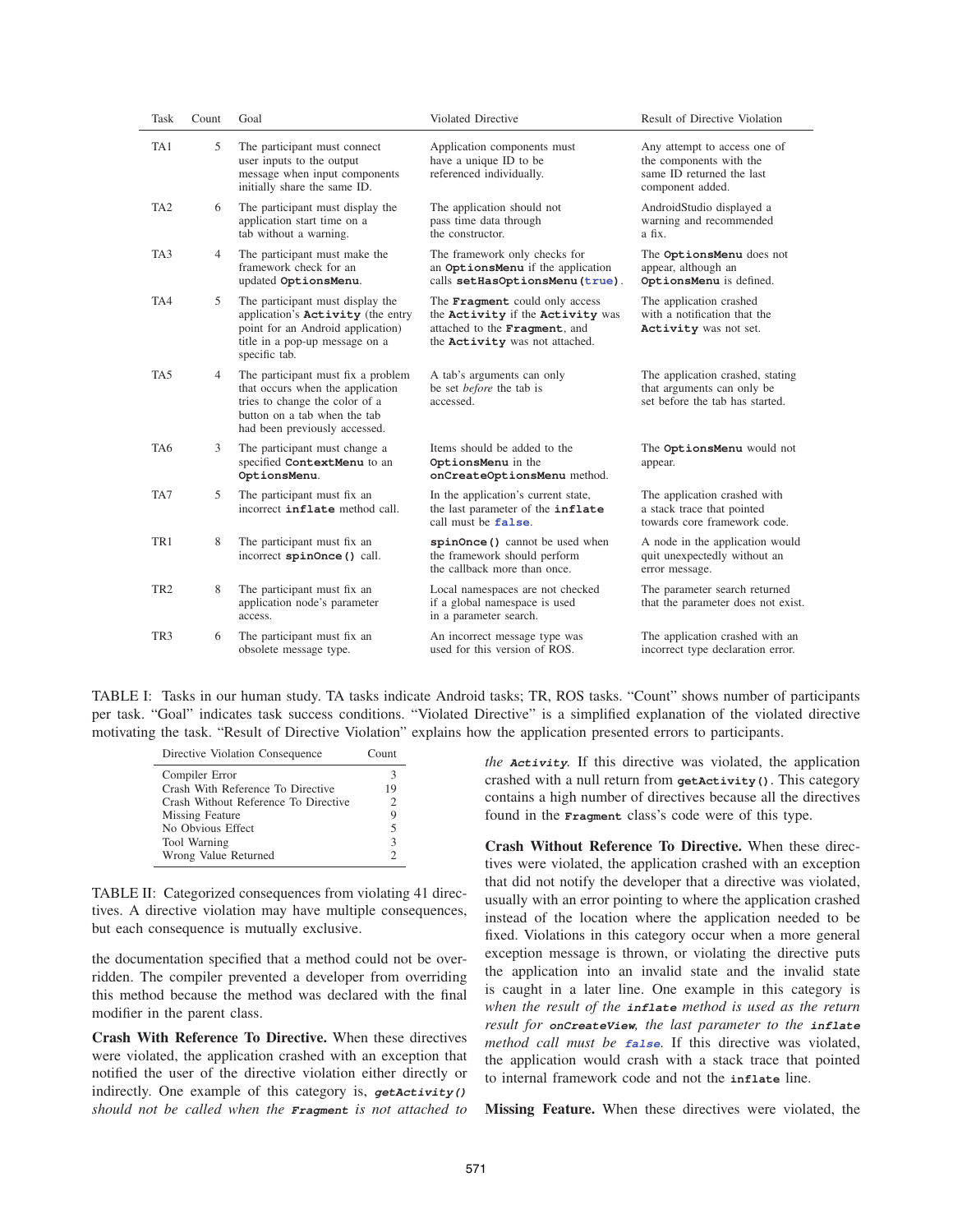framework application did not produce the intended effect of the relevant section of code (i.e., the code ran without errors but the section of code with the directive violation did not produce the intended feature). The effect did not occur either because violating the directive caused the control flow to change or the semantics were changed. For example, one directive states that *an application will only execute the Fragment's onCreateOptionsMenu method if the Fragment calls hasOptionsMenu(true) in the onCreate method*. If the **hasOptionsMenu(true)** call is removed, the **OptionsMenu** will not appear, even if the **Fragment** overrides **onCreateOptionsMenu**.

No Obvious Effect When these directives were violated, the framework correctly performed the intended action of the associated code segment without crashing the application. One example of this category is a directive that states that *if a Fragment does not have a user interface (UI), then the Fragment should be accessed by findFragmentByTag()*, but the **Fragment** without a UI could be accessed by **findFragmentById()** without noticeable consequences.

Tool Warning. While the application still compiled with these directive violations, if these directives are violated, the recommended tools for developing applications in the framework (in the case of Android, AndroidStudio, the recommended Android Integrated Development Environment) warn developers about the code, and sometimes recommend a possible fix. For example, the directive, *classes that subclass the Fragment class must have a public no-argument constructor* produces a warning when violated. An application will compile if the class subclassing **Fragment** lacks an empty constructor, but AndroidStudio displays a warning in the class's source file.

Wrong Value Returned. When these directives were violated, the application did not crash, but a reference to a part of the application was lost or used incorrectly. Any attempt to use the lost or incorrect reference returned a wrong value. For example, *when a developer dynamically added a UI element, the developer must assign a unique tag to the added UI element.* If the added UI element does not use a unique tag, the new tag overrides the matching tag of a previous UI element. The previous UI element is now unreachable through framework supported methods.

## *D. Human Trials Methodology*

We based our human trial methodology on other previous developer studies, such as study by Piorkowski et al. [18]. After we obtained IRB approval, our human trial process started with a pre-survey to document participants' framework experience. We provided participants a Surface Pro 3 tablet containing the tasks, and we instructed them to perform thinkaloud debugging, vocalizing what they thought as they went through the debugging process [19].

We assigned a task to each participant, and asked them to fix the bug. We did not inform participants of the directive violation in the task because we were interested in also studying the fault localization process. If participants finished a task and could stay for another 20 minutes, we asked them to attempt another task. We did this to gain more insight on the question if certain tasks were hard or if certain participants were much more efficient at all the tasks. All but one participant were willing to spend more than 20 minutes to attempt the task once they started. We initially assigned tasks randomly, but later selected tasks that the fewest participants had attempted, to produce relatively even task coverage. Android participants spent about two to three hours for each session. Due to removing an unhelpful pre-trial application familiarization period, our ROS sessions lasted around one hour. Participants were permitted to quit at any time (we never stopped them in their work). We allowed participants to search online for anything, including the inspiration for the tasks, but we did not allow them to post questions. While searching online, no participant found the inspiration for any of the study's tasks. During think-aloud debugging, if participants stopped explaining their thought processes, we prompted them through questions like *"What are you thinking now?"* and *"What is your reasoning for that?"* Occasionally, we asked *"Why not?"* if participants commented they would normally do an action, but they were choosing not to. In addition to asking them to vocalize aloud their thoughts and strategies during the tasks, we asked participants about their approach in greater detail at the end of each participant's session.

For the Android study, we collected a convenience sample of 15 participants. Eleven of the participants had over 2 years of industrial Java or Android experience, and 14 of the participants had more than a year of industrial Java or Android experience. Two participants were professional developers, and 13 were graduate students (12 with professional background). For the ROS study, we collected a convenience sample of 12 participants. Nine of the 12 participants preferred the C++ version of ROS over the Python version. Two of the participants had more than 2 years of ROS experience and 5 of the participants had over a year of experience. Three of the participants were research staff, 8 of the participants were graduate students, and 1 was an undergraduate student. None of the participants did both the Android and ROS study.

We made several procedure changes between the two case studies. For Android, we gave participants time to learn the application before attempting the tasks, while we did not provide a learning period for the ROS tasks. We made this change because we found that participants commonly spent the Android learning period exploring sections of the application that were not relevant to the tasks. In the Android study, we required participants use the recommended Android Integrated Development Environment (IDE), AndroidStudio, because it provides warnings for directive violations. We did not require participants to use any particular IDE for the ROS tasks, because ROS does not have a recommended IDE.

## *E. Coding Process*

To analyze the results of the human studies, we coded the actions and statements of participants from our video (participants' screens during the trials) and audio (all audio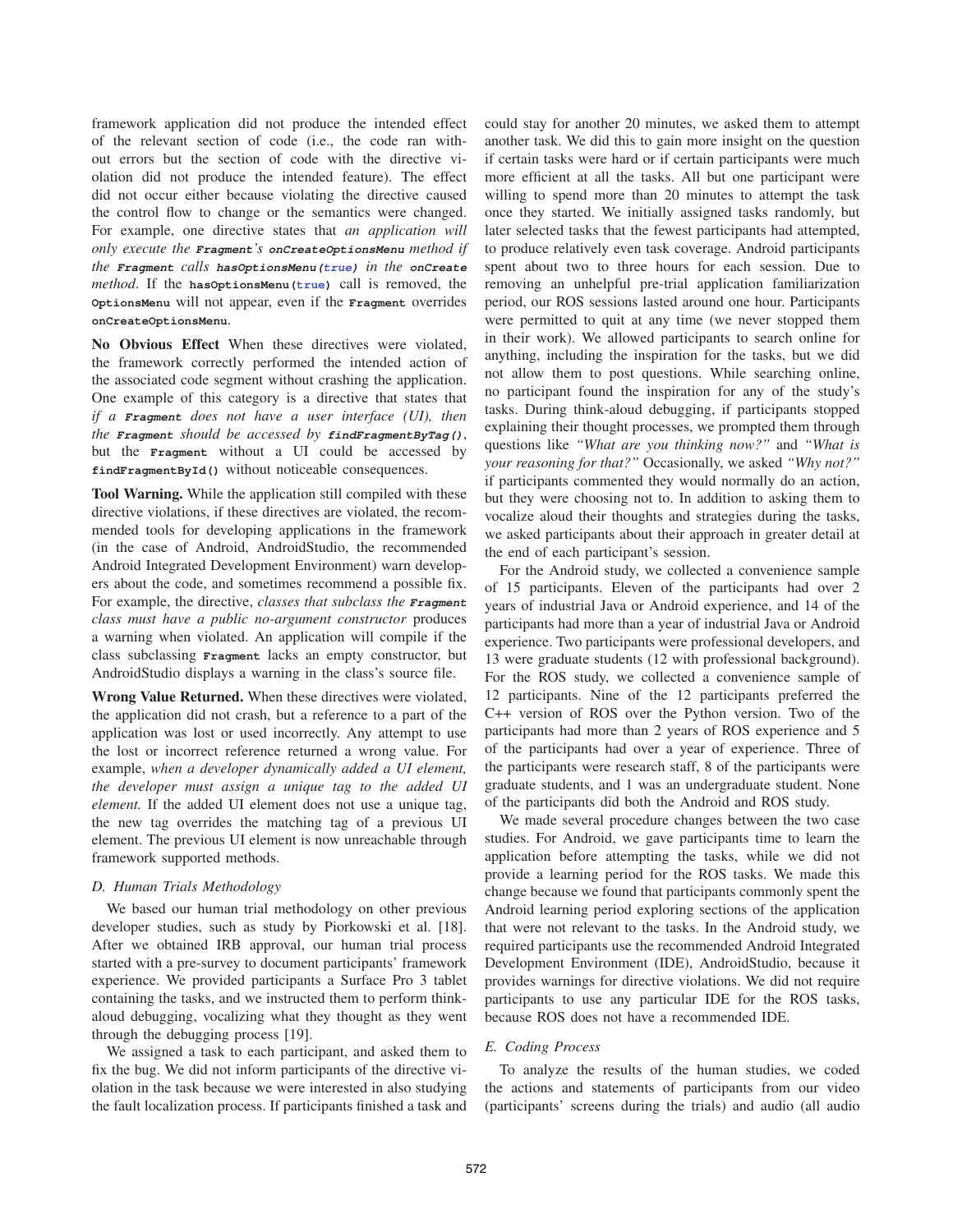from the trials) recordings. We followed an iterative, opencoding practice based on techniques from Qualitative Content Analysis [11] and Constructivist Grounded Theory [10]. We made adaptations to the techniques, which are described for interview-focused studies, to render them suitable for our human trial method of data collection.

The iterative aspect of the coding process involved analyzing recordings of the first few participants for important concepts before conducting debugging trials with the remaining participants. After analyzing the recordings from these participants, we then conducted more debugging trials. We alternated between conducting and analyzing trials, and adjusted our coding frame based on the new trial results. As recommended by Contructivist Grounded Theory, we tried to reduce the impact of prior work on our coding process (to avoid analyzing the data with a pre-determined code and thus possibly bias the results) [10]. We thus limited our initial reading of prior work to a few similar studies, and investigated the rest of the related work after finishing the analysis.

Our coding process consisted of two different authors coding different aspects of the study. One author conducted and coded the Android trials while another author conducted and coded the ROS trials. We allowed the coding categories for both the Android and ROS study to emerge independently, although both were checked and guided by an expert in the area of frameworks (an author), which led to variations in the categories and granularity of the different coding categories.<sup>9</sup>

The Android coding categories consisted of six categories that focused on the *mental aspects of the debugging process* ('deductions,' 'questions asked,' with a subcategory of 'hypothesis creation,' and 'hypothesis rejection') and the *actions* that participants took ('coding/testing actions,' and 'activities taken to learn the framework or code base'). Finally, a miscellaneous category included behaviors such as reading the scenario specific prompt, or a participant expressing an opinion (such as annoyance with the lack of documentation on a topic). The ROS coding categories consisted of four major categories: 'goals,' 'activities,' 'learning,' and 'miscellaneous.' Each category contained multiple sub-categories, for example, the subcategories under 'goals' were 'fix an identified problem,' 'answer a question,' 'test a hypothesis,' 'find a file,' or 'other goal' (not included in the previous four). The coding categories of both studies were refined over time. For example, the Android coding categories initially contained a 'goal' category, but this was eventually merged with the 'questions' category as participants often expressed goals in question form.

One author then condensed the coding data from both studies into the final categories of framework benefits and challenges using theoretical sorting. There are multiple acceptable approaches for theoretically sorting data in constructivist grounded theory [10]. We choose to categorize the results into

the benefits and challenges of framework debugging, as this frame provided the most insight.

## III. FRAMEWORK DEBUGGING BENEFITS AND **CHALLENGES**

We first present the challenges that developers faced while debugging the tasks: those relating to dynamic behavior (Section III-A), static structure (Section III-B), and historical changes to the framework (Section III-C). Next, we present the benefits of framework debugging: dynamic benefits (Section III-D), static benefits (Section III-E), and historical benefits (Section III-F). Finally, we discuss the difficulty of debugging violations in relation to their consequence category as an inspiration for future work (Section III-G).

# *A. Dynamic Challenges*

Throughout the study, participants struggled to determine the order in which a framework executes application code, which increased the difficulty of the debugging process. Participants seem to prefer a cause and effect ordering. However, framework code does not typically follow a sequential ordering, instead executing application code only when needed. This requires code to be structured as non-sequential event handlers. This can create uncertainty about which parts of project-specific code are called and when, and which project method will execute "next." Object protocols exacerbate this issue by requiring participants to understand which states various objects can be in when the framework calls their code.

Inversion of Control. In framework programs, applicationspecific method execution order is not always transparent to the application developer. This sometimes led participants to misunderstand an application's control flow, which increased the difficulty of locating the error and fix locations. For example, in the ROS study, participants (PR18, PR20) assumed the framework did not call a section of code, when instead a problem in that code segment caused the application to terminate earlier than expected. In Android, two participants (PA10, PA11) tried to use the debugger to understand control flow, but struggled to do so. Both participants stepped past an application method and were unable to figure out how to step back into non-framework code. This led participant PA10 to reach incorrect conclusions about which code executed in task TA7. In ROS, while trying to understand how two nodes communicated, PR22 did not realize that a third node linked two other nodes, because the nodes relied on the framework to handle communication. Participant PR22 read four files before understanding how the framework routed the nodes' communication. Another participant (PR23) made incorrect control flow deductions due to the way ROS redirects and filters statements printed to standard output.

Inversion of control also made localizing errors difficult. In Android, one participant (PA5) searched for an error message thrown by the application, but could not find it in the project. The search failed because the error message was generated from core framework code, not project code.

<sup>&</sup>lt;sup>9</sup>While our IRB approval prevents releasing the recorded trials, we have released our coding categories along with our identity-scrubbed and coded trial summaries to promote future researchers reproducing our results at https://github.com/squaresLab/frameworkStudyTranscripts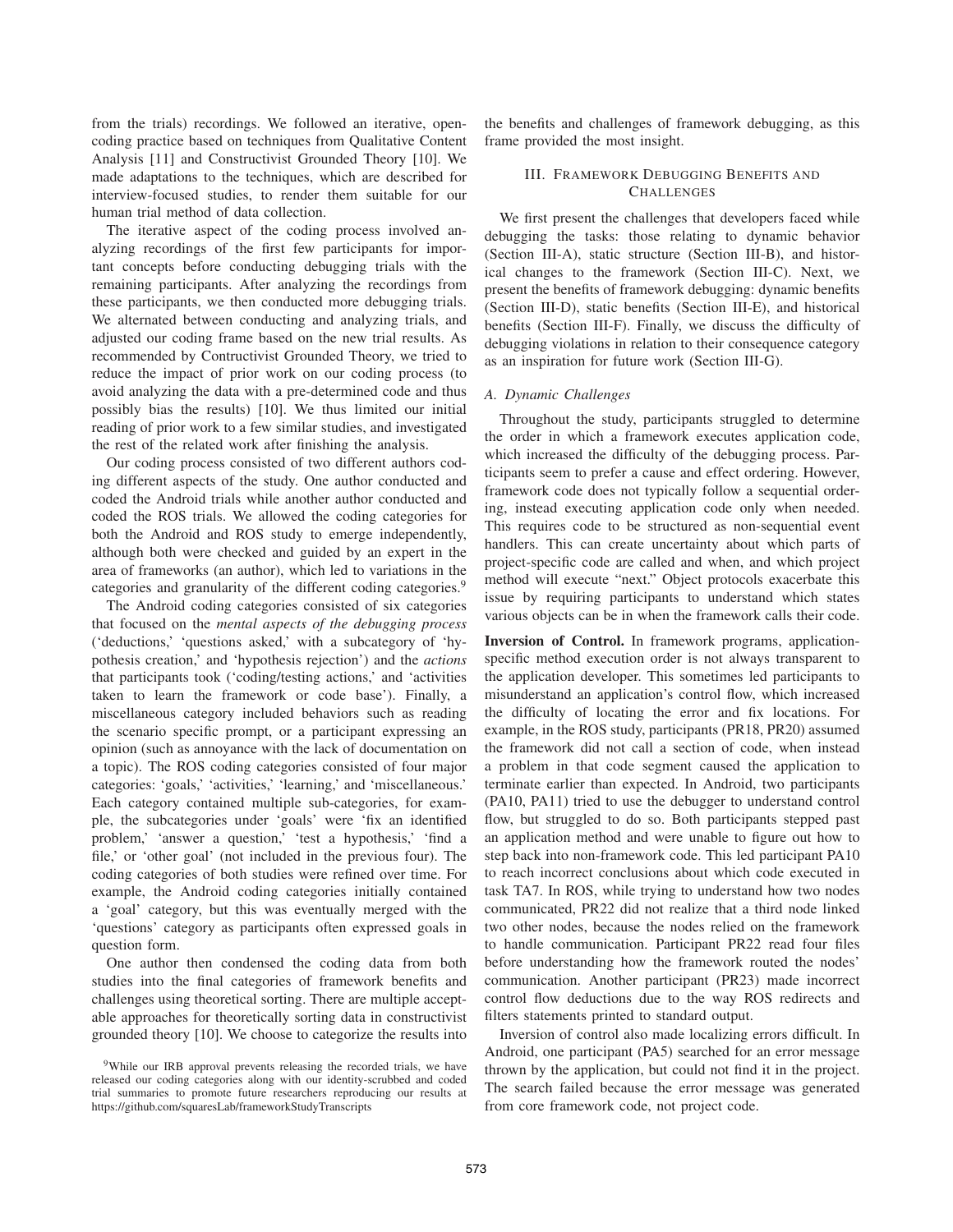Some problems stemmed from participants' uncertainty about the hidden ordering of critical framework activity between events. When participants (PA4, PA12) saw the **getActivity** call returned **NULL**, they questioned whether the framework had incorrectly constructed its own reference to the parent **Activity**. In fact, **getActivity** was called in an event that occurred before the framework had attached the **Activity** to the **Fragment**.

*Takeaway*: The inversion of control in frameworks increases the difficulty of understanding the application's control flow, which increases the difficulty of debugging the application.

Object Protocols. Object protocols are object states that dictate how an object can be used. An example of object protocols in Android are lifecycles: state transitions between starting, active, and stopping for components. Participants experienced challenges with object protocols (e.g., accessing values before they were set). Object protocols are explained and diagrammed explicitly in the documentation, but implemented indirectly in the framework code, and invisible to non-framework code. This likely increases the difficulty of understanding the relevant object protocols.

Object protocol issues in tasks TA4 and TA5 significantly contributed to the amount of time those tasks took (see Section III-G). Most participants assumed the application had performed an invalid action, rather than that an action that was invalid only in a given state. Object protocol misunderstandings also led participants to incorrectly conclude that certain values were available for application use. Three participants (PA4, PA6, PA11) mistakenly wrote code to access variables storing user selections before the user could have selected them. Participants were then confused when the accessed values did not match those they selected in testing. Participants (PA6, PA10) were confused about the circumstances in which they needed to commit and finalize a **Fragment** transaction (as opposed to the cases in which transactions were automatically committed). PA1 expressed exasperation on the difficulty of keeping track of when methods were called "You look at the Fragments documentation and it's like lifecycles inside of lifecycles inside of other lifecycles. It's annoying. It's like, how do I keep track of all this?" In the ROS study, participant PR26 mentioned uncertainty about how to modify a method because of the states the application could be in when that method was called.

*Takeaway*: The way frameworks hide object protocols causes problems when diagnosing the problem location and when producing the correct fix.

## *B. Static Challenges*

The static structure of frameworks, such as declarative artifacts and the mapping between source files and executable components, presented multiple challenges to participants. Participants commonly struggled to understand the separation between static structure and dynamic changes, determine the effects of the application's static configuration, and use that knowledge to solve problems. This led to uncertainty about whether errors should be addressed by modifying static files, or via a dynamic solution. Participants also often struggled with determining the correct framework terminology for their situation, which increased the difficulty of finding related documentation and online solutions.

In ROS, participants had difficulty understanding how source files map to executable components, partially because ROS executables consist of various components (Nodes, Services, and Topics) that do not map directly to source. ROS also does not provide an easy or well-known way to find source code corresponding to a given component. Participant PR16 struggled to understand how the publisher and subscriber methods in the C++ files integrated with the data redirections in the launch file. Other participants (PR17, PR18, PR20, PR22, PR25, PR27) similarly struggled to understand how the application remapped data between components. In one case, Participant PR17 diagnosed the problem but struggled to find the appropriate source file, due to both the organization of the ROS application files and their confusion about how to use the ROS filesystem commandline tools: "I am looking for source code for [this node]. . . Unfortunately ROS is trying to isolate me from the file system, which I dislike, because it cannot isolate me fully." Some 16 minutes into the task, Participant PR17 exclaimed "This is ridiculous, I can't even find the code that I am supposed to be debugging!" They eventually used grep to find a node, more than half an hour into the task.

Multiple participants were confused about which framework concept applied to the current task. For example, both TA3 and TA6 asked participants to add an **OptionsMenu** to the application. Participants were given an application were the **OptionsMenu** did not appear and a picture that showed the application's **OptionsMenu**. Participants were asked to fix the problem in the application so that the **OptionsMenu** appeared. Android's **OptionsMenu** appears on the **ActionBar** but is not managed by the **ActionBar** class directly. At the beginning of the task PA9 commented "I believe that is probably related to the ActionBar, because I think that is where the user defined menus can go." PA9 ended up performing three different searches related to icons in the **ActionBar** which all initially looked promising to the participant but were ultimately unsuccessful. The participant's fourth search, *linearlayout action bar*, found a site that directed the participant to add the options through the **OptionsMenu** and lead to a successful completion of the task. PA1, PA2, PA3, PA9 all demonstrated difficulty determining the correct framework terms and concepts related to the issue.

Participants in the study were often unsure if changes to the application were performed dynamically with method calls or statically with adjustments to options in a *declarative artifact*, such as the XML layout specifications in Android. In the same tasks (TA3 and TA6), many participants (PA9, PA13, PA14, PA15) were initially confused if the **OptionsMenu** was added through a declarative artifact or through a method call. These participants looked through the Android layout editor for an **OptionsMenu** or tried to add an **OptionsMenu** to a XML file, before realizing that it must be added dynamically. Another participant (PA9) investigated the strings.xml file after an online answer suggested that the problem may lie in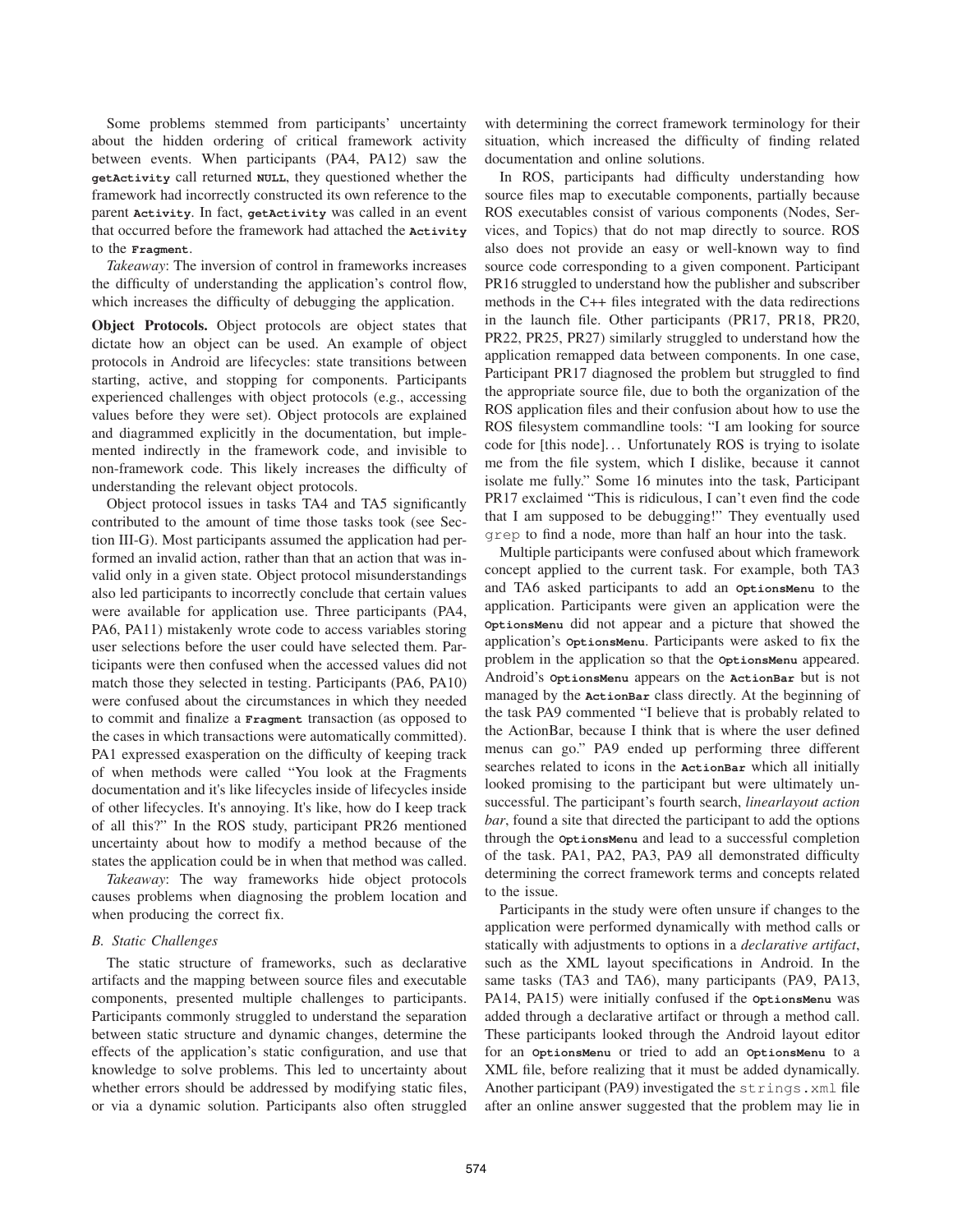an undefined icon title. Participant PA10 remembered that a specific theme could cause errors and checked if the theme caused the error.

*Takeaway*: Unclear mappings between declarative artifacts and the application's source code provides a source of debugging difficulty.

#### *C. Historical Challenges*

The fact that frameworks change over time can increase the difficulty of debugging framework errors: both participants' knowledge and online help or solutions may be out of date.

Legacy Challenges. Previous versions of both Android and ROS created issues for several participants. In Android, one participant (PA9) questioned whether a feature should be implemented in a backwards-compatible way, later discovering that the application was not configured to work with backwards-compatible components. A few participants (PA8, PA9, PA14) avoided online answers older than two years because they assumed they would no longer apply. Other participants (PA1, PA15) mentioned they were familiar with Android a couple years ago, but there had been many changes to the framework since they were proficient with it.

Some ROS participants incorrectly diagnosed the obsolete message type in task TR2 as correct because they had used it previously. Participant PR21 recognized that the message type caused an issue, searched the message type online, and found its official documentation, not realizing that the documentation was for an older ROS version. This was a problem because the documentation indicated that the file was using the message type correctly. The participant investigated four other possible error sources before realizing that a different message type was needed.

Past Experience. While past experience was often helpful, one participant in the Android study (PA10) misdiagnosed an error message due to previous experience. This caused the participant to conclude to "not trust your experience."

*Takeaway*: Out-of-date knowledge about a framework and similar error messages that cause developers to incorrectly diagnose the problem increase the difficulty of debugging framework applications.

#### *D. Dynamic Benefits*

Throughout the study, participants commonly used the framework to perform actions that would have been much more difficult to recreate without the help of the framework. When faced with a task, almost all participants tried to implement the correct, prescribed framework method for performing the required action (although PA1, PA3, PA5, PA8, and PA11 implemented custom solutions for certain tasks, such as implementing a custom message passing solution in TA1). For example, PA6 in TA1 correctly used the **FindFragmentById** method to access user input, instead of writing code to pipe the data through the application. Overall, developers can take advantage of the benefits that framework methods provide.

*Takeaway*: Frameworks provide methods to address common task in a framework application. These methods can decrease the difficulty of implementing a bug fix.

## *E. Static Benefits*

Study participants found the static organization of the framework helpful when trying to gain an overview of the application, which helped them find files of interest more easily than through unstructured search. In ROS, participants used the launch files as a way to start exploring the application. For example, participant PR27 looked through the ROS launch files to understand which nodes were involved in the application. Participant PR26 mentioned that they liked to use launch files to get an overview of the application. Multiple participants (PR17, PR18, PR19, PR22, PR26, PR27) used the launch files as a table of contents, using them to determine application components, how they interact, and locate source files of components.

Similarly, in Android, participants (PA1, PA2, PA3, PA6, PA8, PA9, PA10, PA11, PA13, PA14, PA15) used the structure of Android application to quickly find resource files and test case files. For example, PA8 was able to quickly look up the correct options menu layout file when writing the required options menu code. None of our tasks required participants to resolve bugs in declarative artifacts, so it's possible that this type of problem would be especially easy to debug.

*Takeaway*: The common structure of frameworks applications reduce the time to find necessary information when debugging.

#### *F. Historical Benefits*

Participants often found that past experience was helpful; some were able to correctly diagnose a ROS error simply by looking at the failing section of code and relating it to code or problems they had seen before. Multiple ROS participants (PR17, PR21, PR26, PR27, PR28) were able to diagnose an error and suggest a working alternative based on past experience. While working on task TR2, participant PR28 noticed the error in the code and said, "I think the fact that there's a beginning slash means that instead of looking under this node's namespace it's gonna look under the global namespace [where] this parameter doesn't exist." The participant was correct. Detailed knowledge of a framework, built up by through experience, can help mitigate barriers frameworks impose. Other participants (PR18, PR22, PR26, PR27) stated that past experience shaped their general ROS debugging strategy. One participant remembered to set framework environment variables, attributing past environment problems. Another participant (PR26) always used grep to find calls to a function modified over the course of a debugging session, to guard against unforeseen side effects, a problem they had faced in the past.

*Takeaway*: The common elements of applications created in a framework allows developers to build debugging experience in the framework.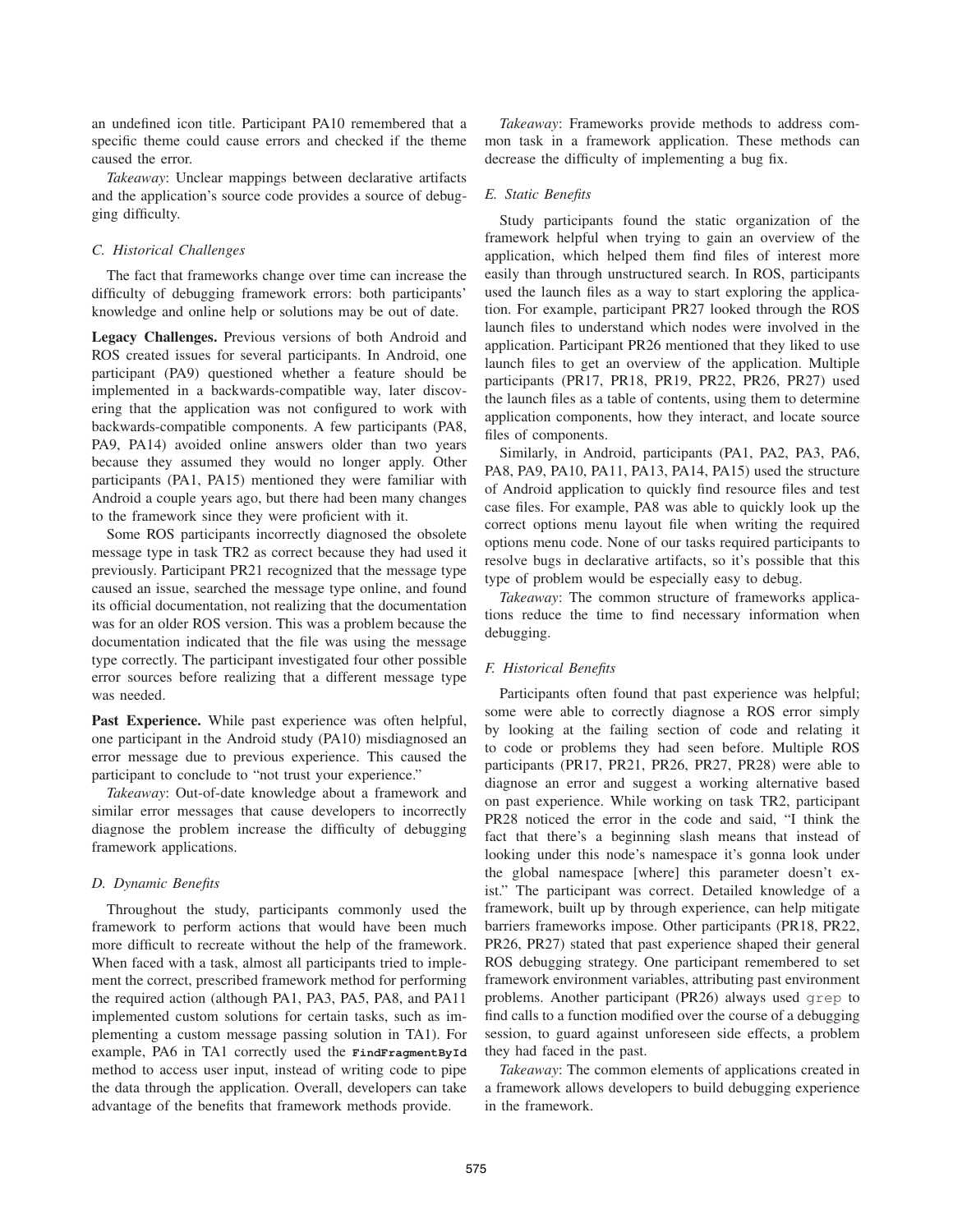| Violation<br>Consequence                         | Time<br>(Mean)   | <b>Sessions</b><br>Completed | <b>Sessions</b><br>Attempted | <b>Success</b><br>Rate $(\% )$ | <b>Tasks</b>    |
|--------------------------------------------------|------------------|------------------------------|------------------------------|--------------------------------|-----------------|
| 1. Android: Wrong Value Returned                 | $51$ min         |                              |                              | 80                             | TA <sub>1</sub> |
| 2. Android: Crash With Reference To Directive    | $47$ min         |                              | 9                            | 33                             | TA4, TA5        |
| 3. Android: Missing Feature                      | $28$ min         | 4                            | 8                            | 50                             | TA3, TA6        |
| 4. Android: Tool Warning                         | $23 \text{ min}$ | 6                            | 6                            | 100                            | TA <sub>2</sub> |
| 5. Android: Crash Without Reference To Directive | $19$ min         | 4                            |                              | 80                             | TA7             |
| 6. ROS: Missing Feature                          | $49$ min         |                              | 8                            | 63                             | TR <sub>1</sub> |
| 7. ROS: Wrong Value Returned                     | $36 \text{ min}$ |                              | 8                            | 63                             | TR <sub>2</sub> |
| 8. ROS: Compiler Error                           | $25 \text{ min}$ | 6                            |                              | 100                            | TR <sub>3</sub> |

TABLE III: Mean time on task and task completion rate, by consequence. Time on task includes failed attempts.



Fig. 2: Time spent per task. Timing includes failed attempts.

## *G. Difficulty By Consequence*

We analyzed participant results from both the Android and ROS tasks using the consequence categories collected from the Android investigation. We validated these categories by creating ROS trials and found that all of the ROS directive violation consequences fit into previously created categories. While we did not perform enough trials of each task for statistical significance, the results from the trials provide insight on the difficulties between the tasks, which is useful for directing research towards the tough framework problems. We present the time participants spent on each task and the participant success rate on each task in Table III. The time participants spent on each violation category is presented as a number not to represent a precisely measured time for the task, but to present a better sense of the data than descriptive terms (i.e., much longer, longer, about the same, shorter, much shorter). Figure 2 shows a box-and-whisker plot of the participant's time spent on the tasks in the study. There was a substantial difference in the mean time to complete tasks (ranging from 19 to 51 minutes) and the success rate on tasks (ranging from 33% to 100%) of difference consequences.

The consequence of violating a directive appears to influence how long it takes to debug the error as well as how likely a developer is to succeed in doing so over a short debugging

session. A surprising result compared to prior research on debugging is that participants had significant difficulty with finding a fix once they were aware of the problem location. As an example of prior research in this area, Vessey [20] found that fault localization often took longer than finding the fix. However, developers who worked on the tasks in *Android: Crash With Reference To Directive* category were notified of the fault location immediately, yet this category had one of the longest mean times. Even for other tasks that participants were immediately notified of the fault location, participants did not immediately determine the correct fix, often taking 20 or more minutes (TA2, TA4, TR3). In these cases, participants knew that certain directives were violated but they did not know how to fix the error. Participants found this frustrating, with one participant stating *"Why don't they [the documentation] tell me the right thing to use? They tell me it is going to cause a problem but they don't tell me what the alternative is."*

*Takeaway*: We observe that it appears important not only to notify developers of directive violations but also to help fix directive violations explicitly.

#### IV. LIMITATIONS

External Limitations. We attempt to mitigate the risk that our results will fail to generalize to other frameworks or languages by investigating two different frameworks and a wide range of framework debugging problems. We have probably not discovered all of the benefits and challenges of framework debugging (or Android and ROS debugging), but we have reduced this risk by first investigating the space of error presentations that developers face (the consequence categories) and then investigating those categories in-depth with the human trials. Our categorization of framework directives by violation consequence may not generalize (e.g., other frameworks may not have recommended development tools), and it may be incomplete; in particular, we did not consider potential nonfunctional violation effects, such as degraded performance. The lack of completeness could motivate future work.

Our constructed tasks may not represent solving realworld debugging issues. This concern was reduced by basing the Android tasks on StackOverflow questions. Additionally, participants were new to the code in each task, possibly leading to unrealistic code familiarity problems. We sought to reduce this threat by providing Android participants with a learning period, but we note that, for example, one participant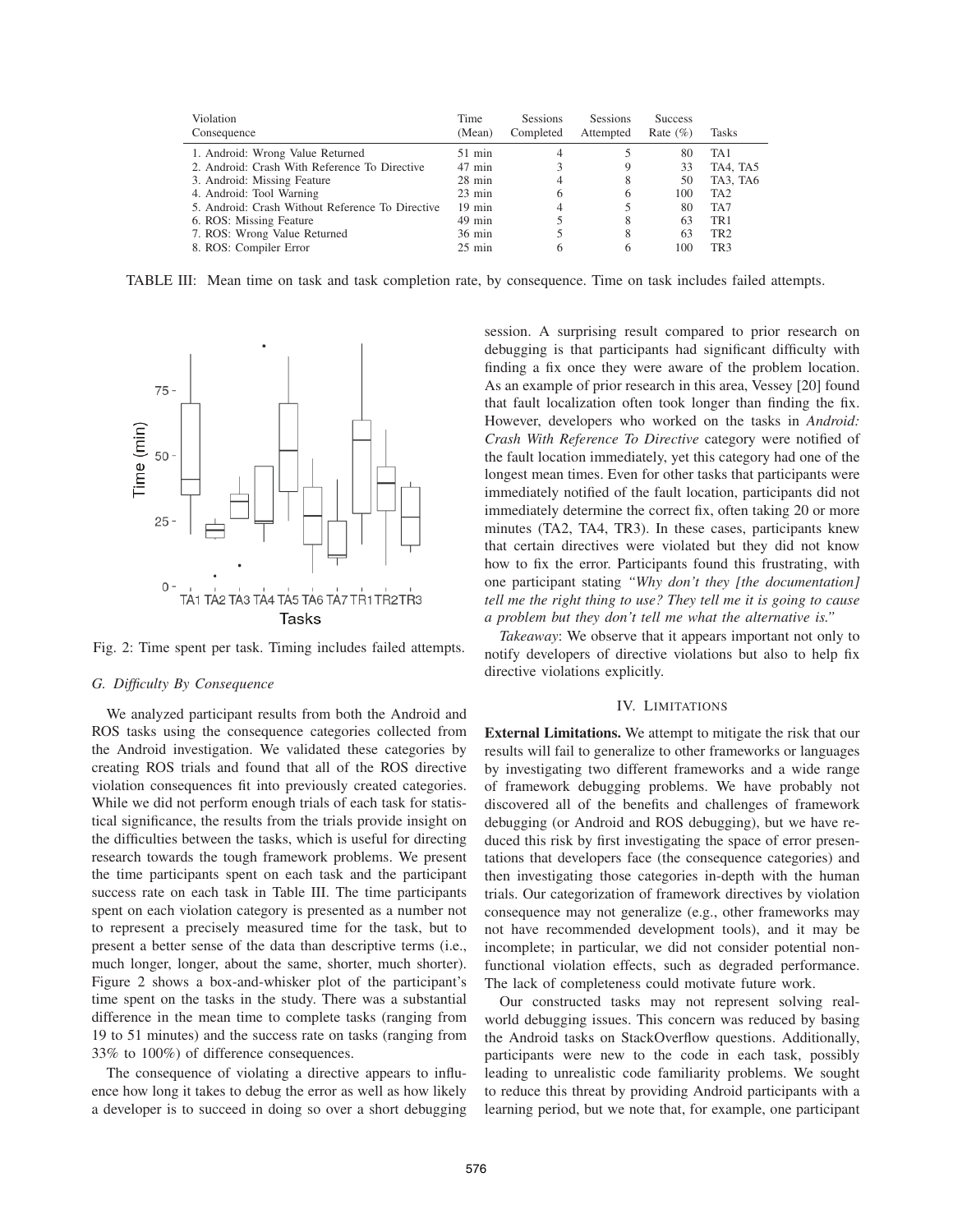mentioned that it would be preferable to spend a day reading documentation before tackling the tasks. As such, time limitations may have influenced our results. Finally, the participants in the study may not represent the population of framework users, and instead might be biased by the large number of student participants. We attempted to address this limitation by recruiting participants with framework experience: 14 of the Android study participants had over a year of industrial Android or Java experience and 7 of the ROS participants had over a year of ROS experience. It is likely that our results represent the challenges of developers that are moderately skilled in the framework, and may not apply to multi-year experts. The sample sizes of both number of trials in each category and number of tasks in each category are too low of a sample size to draw conclusions with statistical significance. While important in certain cases, our goal was to perform a qualitative-exploratory study, where statistical significance was not a primary concern (goal was to determine what problems developers have instead of how often these problems occur). Achieving statistical significance with number of tasks or participants is left to future work.

Internal Limitations. Participants could freely decide, in a low-risk situation, when to quit a task. Participants were also asked to think-aloud, and prompted to do so by the researcher. These prompts may have altered the approach a participant would have taken absent the prompt. The thinkaloud component may affect how long participants took to solve the tasks. We believe that this affected tasks roughly equally, such that tasks which took significantly longer than the others are likely to have taken longer in a non-thinkaloud context. While the size of the different problems were restricted to directives, the amount of code required to fix the directive was not consistent across all tasks. However, all tasks could be fixed with ten additional lines or less. Finally, some participants mentioned they would have been more comfortable if the researcher were not watching, and if they were able to use their preferred IDE, OS, or laptop. These irritants may have caused participants to perform differently than they would have in their preferred environment.

## V. RELATED WORK

Frameworks and APIs. Ko et al. [2] investigated the challenges that new end-user programmers face (using a framework application as their study subject). They identified learning barriers which summarize broad challenges in this domain, design barriers and use barriers. We expand on this prior work by focusing on and expanding the subset of challenges that apply to framework debugging specifically, and do not restrict our attention to end-user or novice programmers. Other prior work has created formal specifications for framework plugins [21], [22], statically analyzed declarative artifacts [23], looked through StackOverflow to find framework problems [24], and patterns that appear in framework development [5], [6]. Another study that investigated StackOverflow questions on frameworks found that developers had difficulty determining the correct framework term (as we found in our study)[25]. To the best of our knowledge, none of this prior work specifically addresses the process of debugging of framework applications.

Multiple studies have found that API design decisions can significantly impact programmer effectiveness [26], [27], [28], [29]. Our study investigates the challenges developers encounter when using framework APIs. Our results, while not focusing on design decisions directly, can help guide framework designers away from the usability problems we uncovered. Others have found that API changes lead to application problems, when developers do not keep applications upto-date with API changes [30], [31], and investigated patterns in API updates [32]. This prior work focuses on the challenges of updating applications to conform to API changes, instead of the problems caused by out-of-date knowledge of how to use the API.

Information Needs. With respect to eliciting information while programming and debugging, developers have a wide range of documentation preferences [33]. They search the web in multiple styles [34] and use keywords in bug reports as a guide when searching through source code for maintenance tasks [35]. Developers use more sources of documentation during maintenance tasks [36] and want rationale for changes during code review [37]. Our study expands the community's knowledge of information foraging in framework application, by discussing the challenges developers face when the required information is more fragmented (as in the user written application and the internal framework code).

Ko et al. [1] investigated how developers collect information during software maintenance, focusing in particular on applications built against libraries (rather than in a framework context). As in our study, developers debugging library-based applications often searched for sections of code that seemed relevant to the failure, either based on keywords or nearby functionality. However, because method call ordering is not easily viewable inside a framework application, participants in our study would sometimes fail with this strategy, missing relevant code. For example, in TA4, participants often spent a long time investigating the **OtherMetadataFragment** (usually over 20 minutes) before moving to investigate the rest of the application, likely because they could not easily understand how the rest of the code was connected to the error location. Our findings imply frameworks can add extra complexity to the debugging process as compared to debugging standard library-based applications.

Directives. Prior work has focused on how to classify directives [16], [8], [38], found directive knowledge is helpful during development [16], [8], investigated the prevalence of types of directives [39], fixed mistaken directive documentation using source code [40], and found that directives can be used to answer a sample (16/20) of StackOverflow questions [41]. We expand on this prior knowledge in our focus on the challenges involved in debugging directive violations.

Debugging and debugging theories. Previous studies have investigated what developers want to know when debugging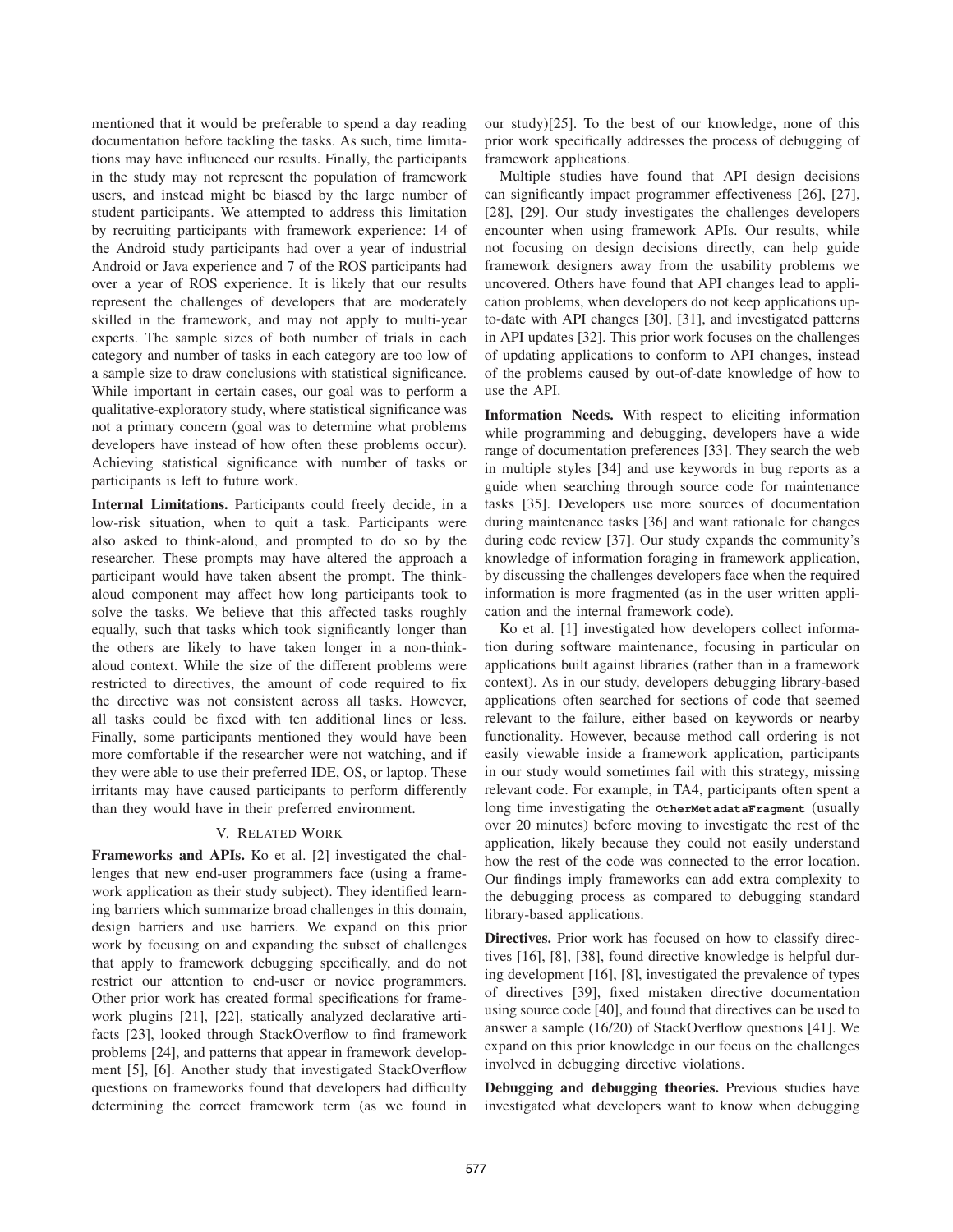(including dataflow and references to the problematic section of code) [42], [43], [44]. Others have investigated maintenance tasks in machine learning [45] and cloud deployment software [46]. Additional studies have focused on how design decisions are handled in the repair process [47], how developers use scent finding to locate the fault [3], and how tasking developers with fixing or learning about a bug lead to different navigation behaviors [18]. Our study builds upon these results by qualitatively investigating the unique debugging challenges in a framework application context.

Recent research has demonstrated the importance of the types of bugs investigated in our study by, e.g., examining framework-specific errors in Android applications [48] or proposing to automatically repair crashing Android applications [49]. We build upon such work by investigating the challenges that developers face when manually repairing these common issues.

Prior debugging theories break the debugging process into high-level stages [50], [51], [52]. More recent work further describes the actions in the information gathering process of debugging [1], [53]. These processes apply to our results but do not include framework-specific challenges.

## VI. CONCLUSIONS

We have presented qualitative insights from framework directive debugging scenarios, and the challenges found in framework debugging, such as the difficulty of understanding method call ordering. While these insights and challenges are not necessarily framework specific, they occur while debugging frameworks and are likely more prevalent in framework debugging than other contexts. During this study, we also looked into the difficulty of solving various directive violations by consequence and found one of the most surprising results from our study: that fixing directive violations is more complex than identifying the fault location. Thus, developers need to be both aware of directive violations and possible fixes to quickly address these issues.

#### ACKNOWLEDGMENT

This material is based upon work supported by AFRL and DARPA under agreement number FA8750-16-2-0042, the National Science Foundation (NSF) under the Graduate Research Fellowship Program (Grant No. DGE1252522) and CCF-1560137 and CCF-1618220; the authors are grateful for their support. The U.S. Government is authorized to reproduce and distribute reprints for Governmental purposes notwithstanding any copyright notation thereon. The views and conclusions contained herein are those of the authors and should not be interpreted as necessarily representing the official policies or endorsements, either expressed or implied, of the AFRL, DARPA, NSF, or the U.S. Government.

#### **REFERENCES**

[1] A. J. Ko, B. A. Myers, M. J. Coblenz, and H. H. Aung, "An exploratory study of how developers seek, relate, and collect relevant information during software maintenance tasks," *IEEE Transactions of Software Engineering*, vol. 32, no. 12, pp. 971–987, Dec. 2006.

- [2] A. J. Ko, B. A. Myers, and H. H. Aung, "Six learning barriers in end-user programming systems," in *Visual Languages - Human Centric Computing*, ser. VLHCC '04, 2004, pp. 199–206.
- [3] J. Lawrance, C. Bogart, M. Burnett, R. Bellamy, K. Rector, and S. D. Fleming, "How Programmers Debug, Revisited: An Information Foraging Theory Perspective," *IEEE Transations of Software Engingeering*, vol. 39, no. 2, pp. 197–215, Feb. 2013.
- [4] C. Jaspan and J. Aldrich, "Are object protocols burdensome?: An empirical study of developer forums," in *SIGPLAN Workshop on Evaluation and Usability of Programming Languages and Tools*, ser. PLATEAU '11, 2011, pp. 51–56.
- [5] R. E. Johnson, "Documenting frameworks using patterns," in *Object-Oriented Programming Systems, Languages, and Applications*, ser. OOPSLA '92, 1992, pp. 63–76.
- [6] G. Fairbanks, D. Garlan, and W. Scherlis, "Design fragments make using frameworks easier," in *Object-oriented Programming Systems, Languages, and Applications*, ser. OOPSLA '06, 2006, pp. 75–88.
- [7] J. Ciera, "Proper plugin protocols," Ph.D. dissertation, Carnegie Mellon University, 2011.
- [8] U. Dekel and J. D. Herbsleb, "Improving API documentation usability with knowledge pushing," in *International Conference on Software Engineering*, ser. ICSE '09, 2009, pp. 320–330.
- [9] R. K. Yin, *Case Study Research: Design and Methods*, 4th ed. Thousand Oaks California, USA: Sage Publications, 2008.
- [10] K. Charmaz, *Constructing Grounded Theory*, 2nd ed. Los Angeles, CA: Sage Publications, 2014.
- [11] M. Schreier, *Qualitative Content Analysis in Practice*, ser. EBL-Schweitzer. Thousand Oaks California, USA: SAGE Publications, 2012.
- [12] C. Larman, *Applying UML and Patterns : An Introduction to Object-Oriented Analysis and Design and Iterative Development*, 3rd ed. Upper Saddle River, New Jersey, USA: Upper Saddle River, N.J. : Prentice Hall Professional Technical Reference, 2004.
- [13] N. E. Beckman, D. Kim, and J. Aldrich, "An empirical study of object protocols in the wild," in *European Conference on Object-Oriented Programming*, ser. ECOOP'11, Berlin, Heidelberg, 2011, pp. 2–26.
- [14] Google, "Android," www.android.com, 2017, accessed: 2/15/17.
- [15] M. Quigley, K. Conley, B. P. Gerkey, J. Faust, T. Foote, J. Leibs, R. Wheeler, and A. Y. Ng, "Ros: an open-source robot operating system," in *ICRA Workshop on Open Source Software*, 2009.
- [16] U. Dekel, "Increasing awareness of delocalized information to facilitate API usage," Ph.D. dissertation, Carnegie Mellon University, 2009.
- [17] K.-J. Stol, P. Ralph, and B. Fitzgerald, "Grounded theory in software engineering research: A critical review and guidelines," in *International Conference on Software Engineering*, ser. ICSE '16, 2016, pp. 120–131.
- [18] D. Piorkowski, S. D. Fleming, C. Scaffidi, M. Burnett, I. Kwan, A. Z. Henley, J. Macbeth, C. Hill, and A. Horvath, "To fix or to learn? how production bias affects developers' information foraging during debugging," in *International Conference on Software Maintenance and Evolution*, ser. ICSME '15, Sep. 2015, pp. 11–20.
- [19] B. A. Myers, A. J. Ko, T. D. LaToza, and Y. Yoon, "Programmers are users too: Human-centered methods for improving programming tools," *Computer*, vol. 49, no. 7, pp. 44–52, July 2016.
- [20] I. Vessey, "Expertise in debugging computer programs: A process analysis," *International Journal of Man-Machine Studies*, vol. 23, no. 5, pp. 459 – 494, 1985.
- [21] C. Jaspan and J. Aldrich, "Checking framework interactions with relationships," in *Proceedinds of the European Conference on Object Oriented Programming*, ser. ECOOP '09, 2009, pp. 27–51.
- [22] D. Hou and H. J. Hoover, "Using scl to specify and check design intent in source code," *IEEE Transactions on Software Engineering*, vol. 32, no. 6, pp. 404–423, 2006.
- [23] C. Jaspan and J. Aldrich, "Retrieving relationships from declarative files," in *Relationships and Associations in Object-Oriented Languages*, ser. RAOOL '09, 2009, pp. 1–4.
- [24] W. Wang and M. W. Godfrey, "Detecting API Usage Obstacles: A Study of iOS and Android Developer Questions," in *Mining Software Repositories*, ser. MSR '13, 2013, pp. 61–64.
- [25] D. Hou and L. Li, "Obstacles in using frameworks and apis: An exploratory study of programmers' newsgroup discussions," in *International Conference on Program Comprehension*, ser. ICPC '11, June 2011, pp. 91–100.